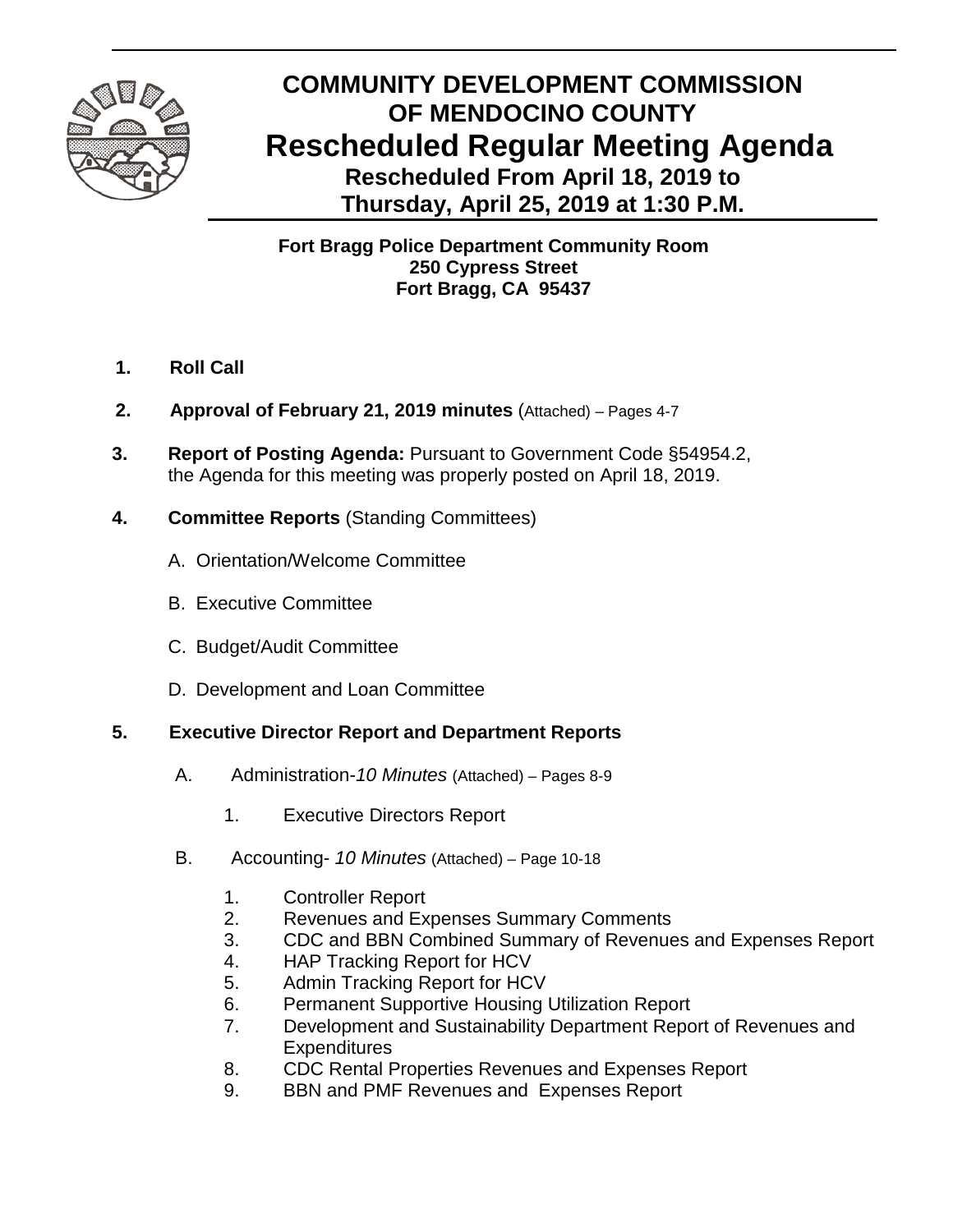- C. Development and Sustainability- *10 Minutes* (Attached) Pages 19-22 1. Work Orders by Completion Report
	- 2. Work Order Type Report
- D. Housing- *15 Minutes* (Attached) *–* Pages 23-31
	- 1. Housing Manager Report
	- 2. Housing Quality Standards Report
	- 3. Occupancy Move in/Move out Report
	- 4. TAR Report
- **6. Announcements** None
- **7. Board Correspondence** None
- **8. Media/Information** None
- **9. Unfinished Business** None
- **10. Board Comments to Staff**
- **11. New Business***-15 Minutes*
	- **A. Discussion and Possible Action Regarding Resolution #2006-19 Adopting Updated Utility Allowance Schedules For Use In All Rental Assistance Programs With An Effective Date Of August 1, 2019**– Pages 32-39
	- **B. Discussion and Possible Action Regarding Executive Director Yearly Evaluation (Closed Session) – Government Code 54957**– Page 40
	- **C. Discussion and Possible Action Regarding Real Estate Transaction-(Closed Session) - Government Code 54956.8** Page 41
- **12. Public Expression**
- **13. Adjournment**

#### **PUBLIC EXPRESSION**

The Commission welcomes participation in the meeting. Comments shall be limited so that everyone may be heard. This item is limited to matters under the jurisdiction of the Commission which are not on the posted agenda and items which have not already been considered by the Commission. The Commission limits testimony on matters not on the agenda to three minutes per person and not more than 10 minutes for a particular subject. No action will be taken. Individuals wishing to address the Commission under Public Expression are welcome to do so throughout the meeting day. To best facilitate these items, please notify either the Chair of the Board, or a Commissioner.